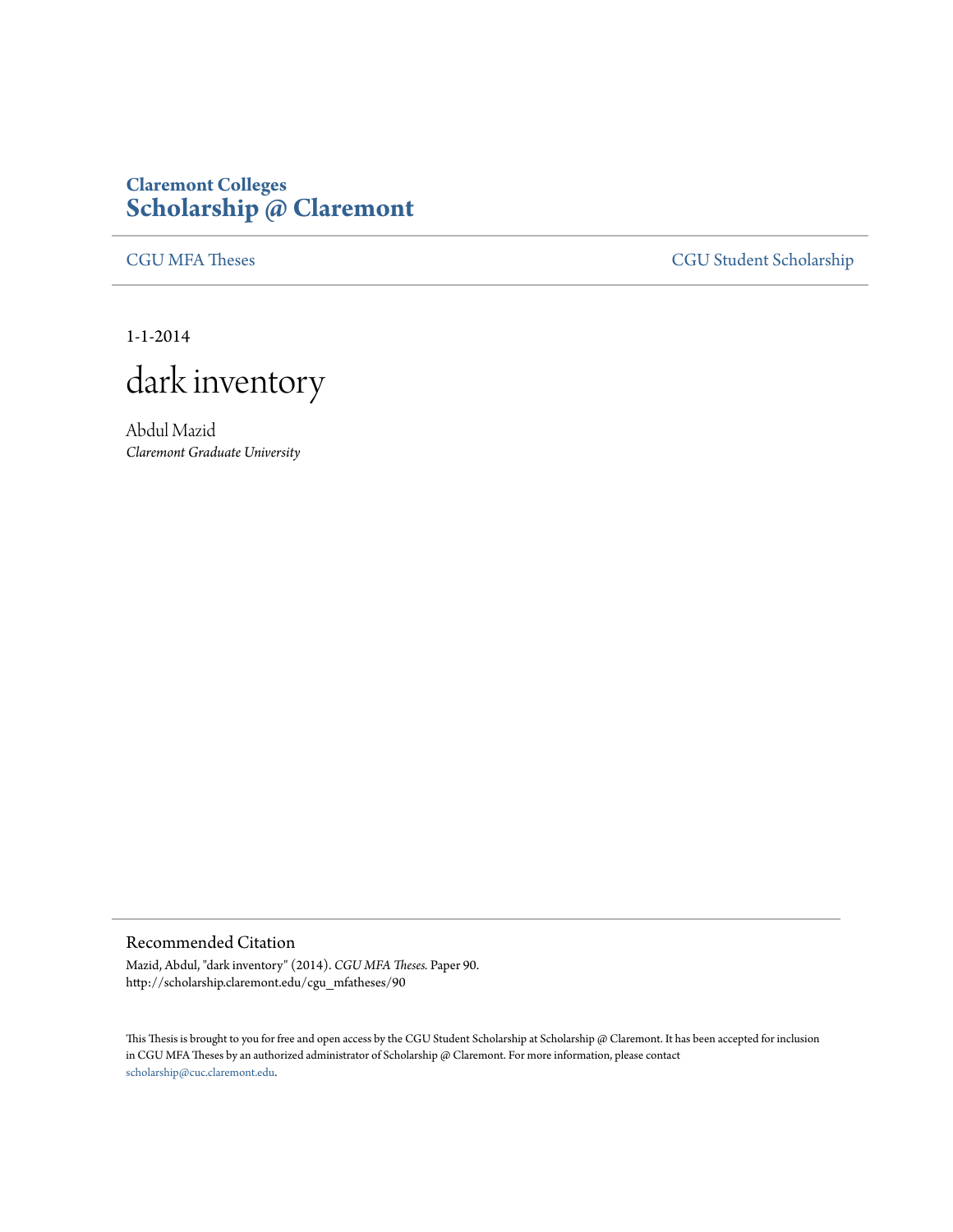Claremont Graduate University School of Arts and Humanities, Art Department

## **MFA THESIS PACKET**

## **Abdul Mazid**

CGU ID# 123158

**949.690.3160 www.AbdulMazid.com AbdulMazidFineArt@gmail.com**

**Date of Final Review:** March 25, 2014

**Committee Members:** David Amico Rachel Lachowicz Carmine Iannaccone